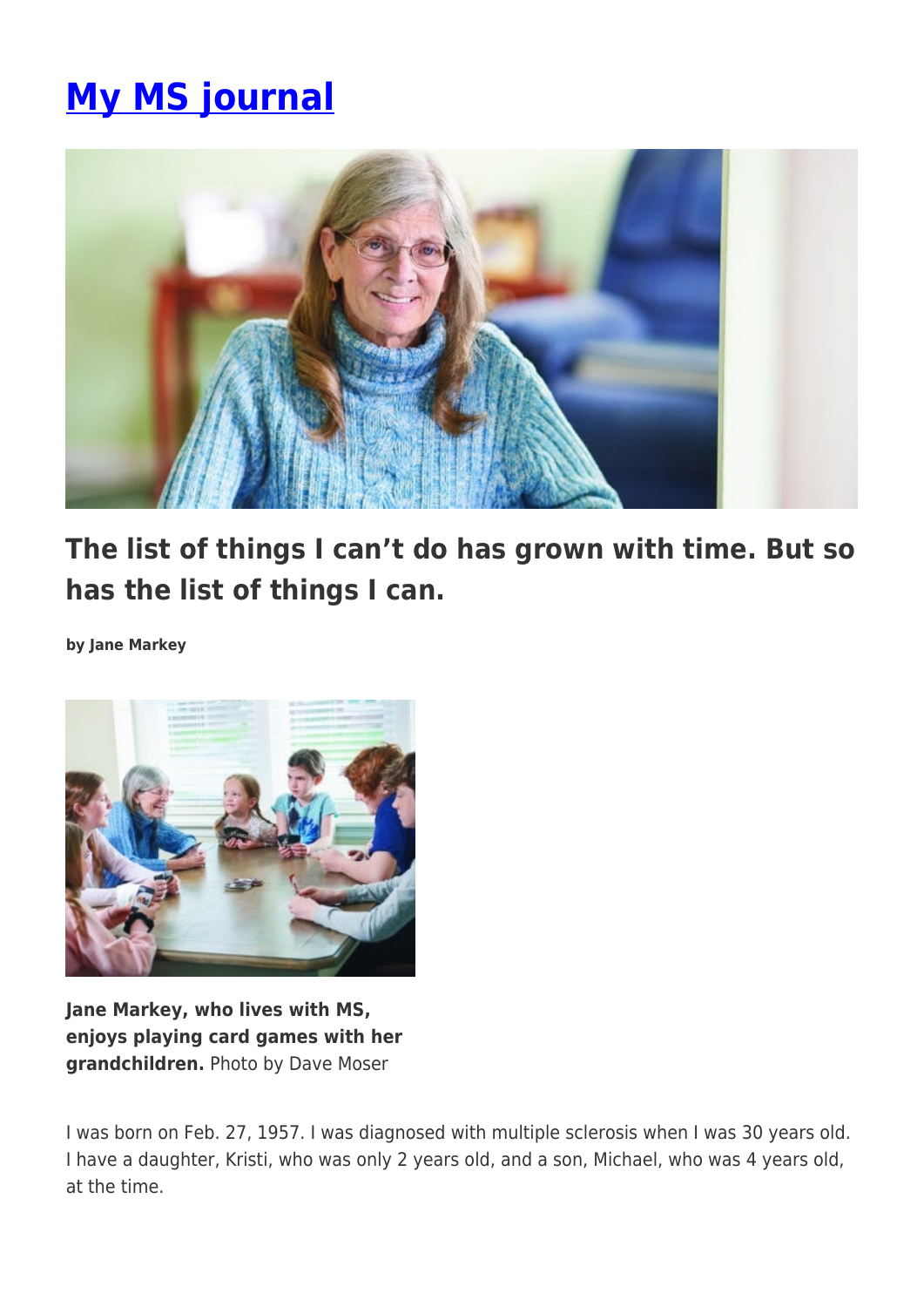Let me begin at the beginning. The year was 1987.

One day, I noticed that when I bent my head down, my hands would tingle.

I lost my balance on the last step of the basement stairs and fell. I went to the doctor, who ordered an MRI. When the results came back, he told me I had multiple sclerosis. The news sent me into a crying frenzy. I knew nothing about MS. I thought I was going to die in a short time.

I made an appointment with a neurologist, who described some of the things that probably would happen as time went by. I didn't want to think about it.

I was sure those things weren't going to happen to me.

Two years after my diagnosis, my husband, Michael, and I participated in a walkathon for MS. About halfway through, I realized I couldn't make the rest of the walk. MS was rearing its ugly head.

## **Here is a list of things I can no longer do:**

- Walk
- $\cdot$  Run
- Mow the lawn
- Go anywhere without my chair
- Pick up a piece of paper from the floor without the help of my "grabber" tool
- Get anything from the kitchen cabinets
- Get anything above the bottom shelf in the refrigerator
- Stand and take a shower
- Use the bathroom quickly. I have to self-catheterize three times a day.
- Get in and out of the car by myself
- Sometimes, take off my coat by myself
- Sometimes, get off the toilet by myself
- Sometimes, get out of the shower chair and into my wheelchair
- Sometimes, get up from the floor
- Sometimes, get into or out of bed by myself
- Shop for food
- Cook food
- Wash dishes without leaning over from my chair to reach into the sink
- Hang up a new roll of paper towels
- Walk on the beach
- Garden
- Go up any steps
- Go up into the attic in our house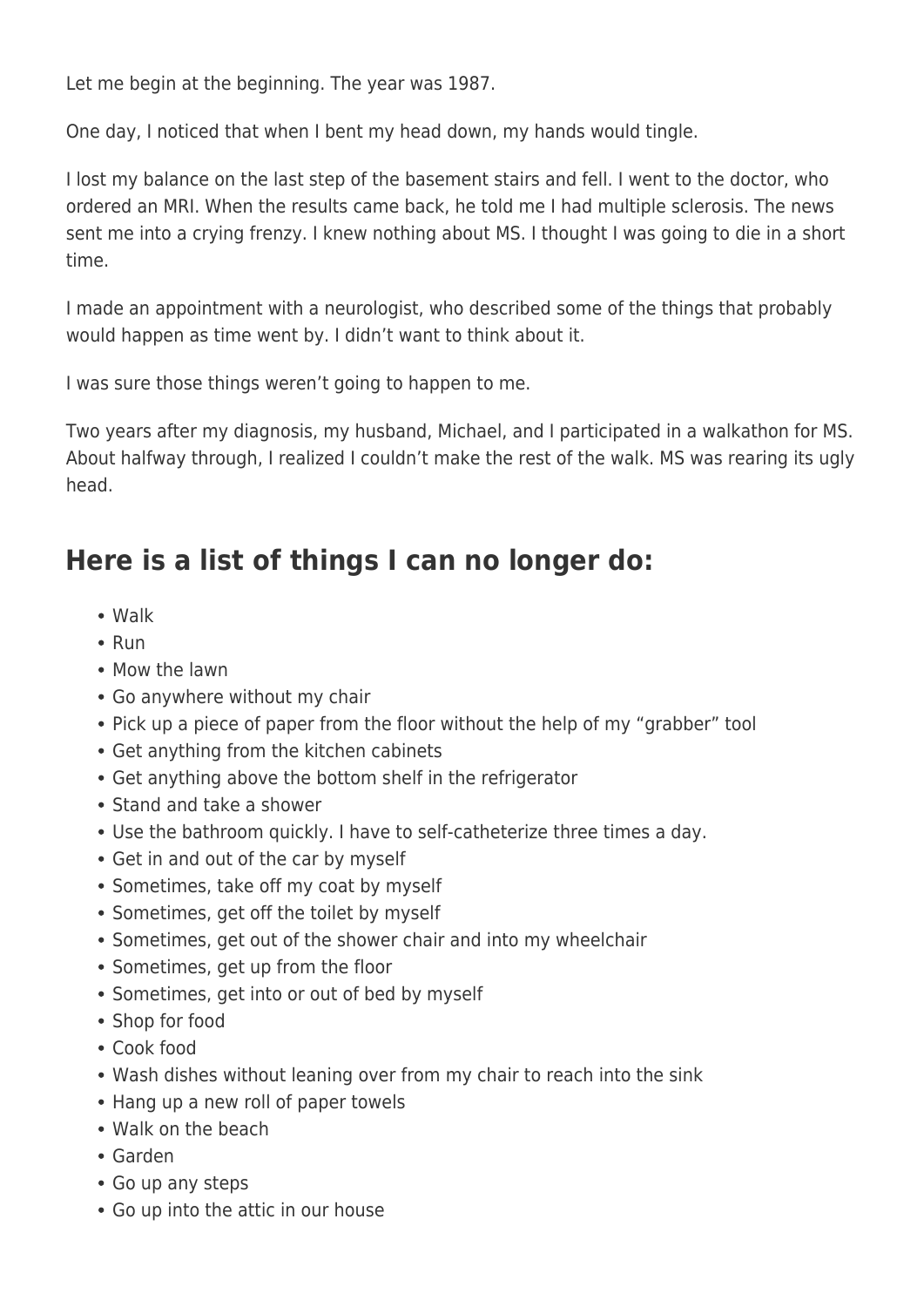- Hang or retrieve things from a closet
- Change my bed
- Get into and out of the pool from my chair without help
- Pick up anything heavier than a quart
- Open bottles without the use of a rubber band around the cap

We still led active lives. We went white-water rafting, we skied, we played tennis and racquetball. But as time went on, I couldn't do as much. My legs kept giving me trouble. I began walking with a cane. And I was running out of reasons for why I couldn't do the things I used to be able to do. I could no longer blame it on being tired or out of shape.



**Jane Markey (left) goes on "walks" with her husband, Michael, and neighbor, Genie.** Photo by Dave Moser

Believe it or not, I loved cutting the grass. But even that became a challenge. For some reason, I couldn't pull the cord to start the mower.

My neurologist told me my MS could affect more than just my legs. I started swimming, which did help with my legs.

After I "graduated" from a cane to a walker, I had to give up going to the pool because it was too hard for me to get around. The stairs in the house became impossible to navigate. I had to stop driving. I began to have muscle spasms in my feet and calves.

Eventually, we moved into a ranch house with no steps. And we built a pool in the backyard. I used it nearly every day. After being in the pool, I noticed so much improvement in my legs.